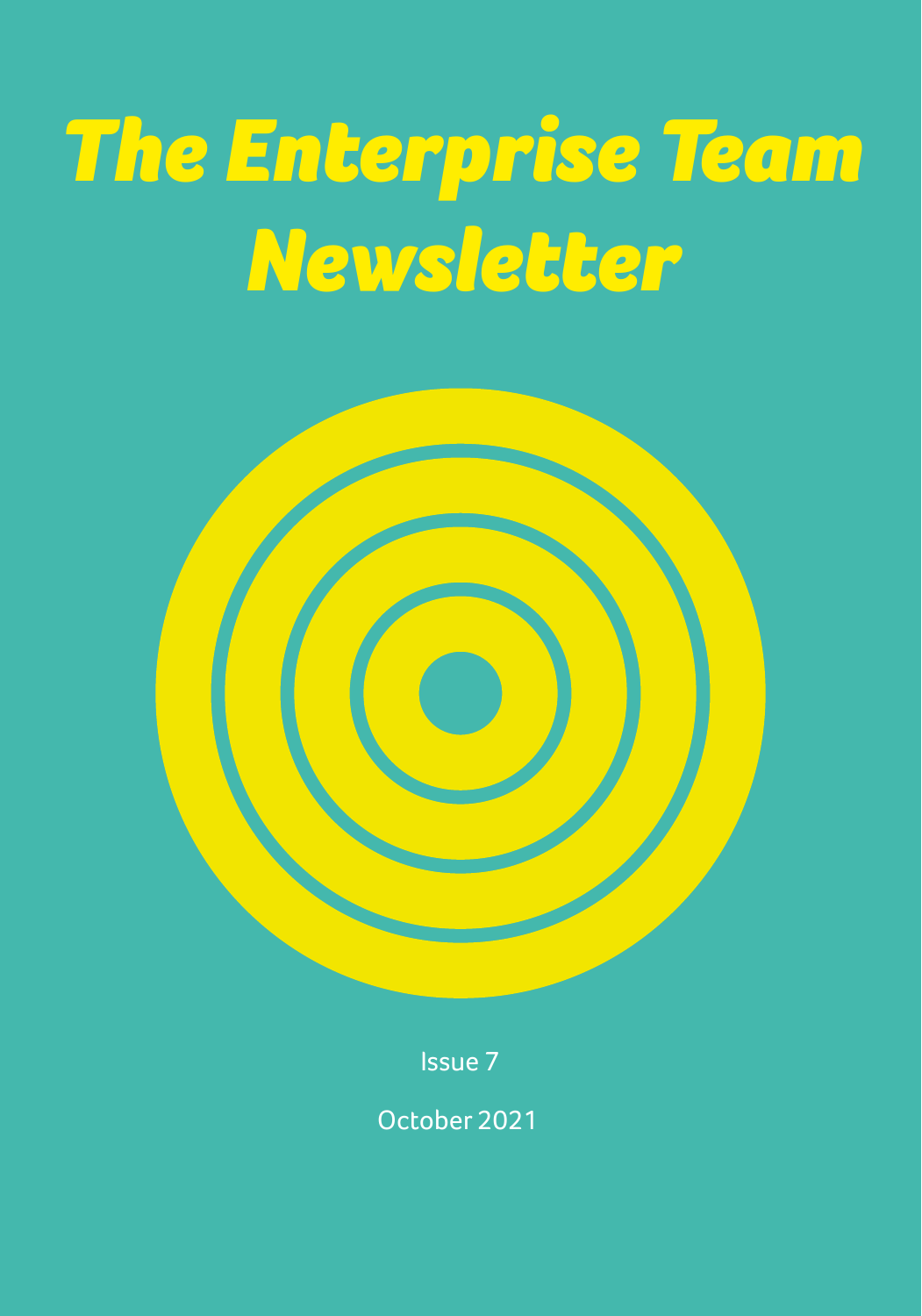# *News From The Team*

## **Welcome Chris**

We are delighted to welcome Chris Chinnock to the Enterprise Team!

Chris joined in in September as a Business Advisor bringing with him 21 years' expertise in Social Enterprise, Community Development, and the Creative Industries.

Chris will be working two days per week providing advice to start-up and growing businesses, freelancers and the self-employed on all aspects of running a successful business – from initial idea, to setting up, trading and beyond!

## **Enterprise Workshops**

Our [Enterprise Workshops](https://students.hud.ac.uk/opportunities/enterprise/workshops/kickstartyourfuture/) are back!

These friendly, welcoming and interactive workshops from the University's Enterprise Team are designed to help students build their enterprise and employability skills and develop key graduate attributes.

The workshops offer a range of opportunities for all students and recent graduates to kick-start their future, regardless of whether they anticipate being employed, self-employed or a combination of both.

All workshops are on Wednesdays, 16:30 to 18:00, online. **[Book now!](https://students.hud.ac.uk/opportunities/enterprise/workshops/kickstartyourfuture/)**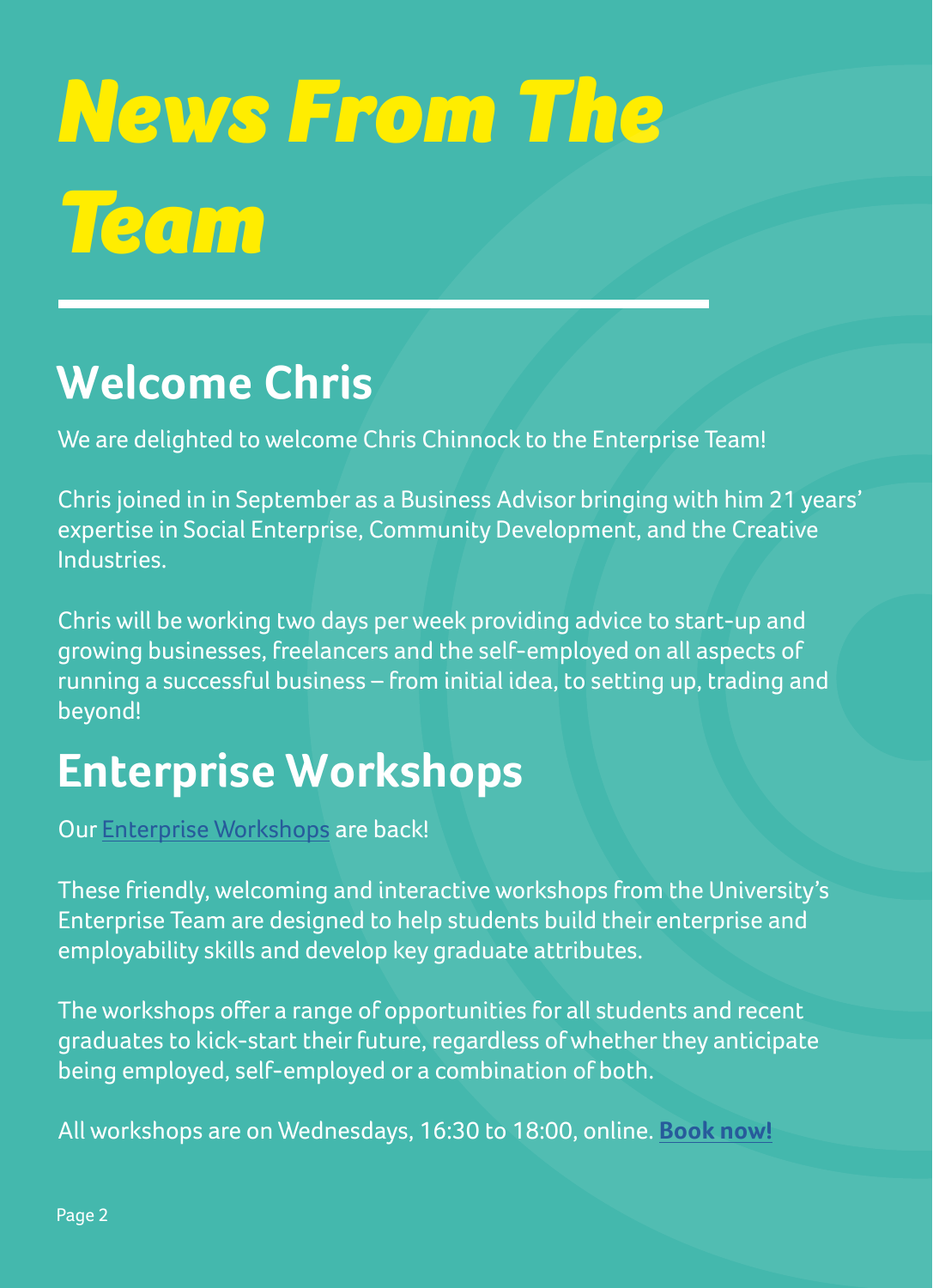# *Enterprise Placement Year 2021/22*

### **Now underway!**

September brought with it the start of a new [Enterprise Placement Year.](https://students.hud.ac.uk/opportunities/enterprise/placement-year/)

Ten enthusiastic individuals from across the University have joined EPY to spend the year exploring, researching and starting their businesses.

The cohort are from courses with the Arts & Humanities, Business School and Computing & Engineering schools across the University and their business ideas this year include music compostion services, computer games design, visual merchandising and ponchos made from disused tents.

EPY is a challenging option for any student; moving from being quite strictly timetabled and directed, to suddenly being responsible for their own direction and motivation. Whilst the Enterprise Team does everything they can as a team to be supportive, and to provide a firm foundation and structure, the success or otherwise of an EPY, lies very much in the individual's hands.

We're looking forward to seeing how they get on!

If you'd like to know more about what EPY involves and how you can apply for EPY 2022/23 please contact us at enterprise@hud.ac.uk and come along to our ["Inspire me to...take an Enterprise Placement Year"](https://www.eventbrite.co.uk/e/inspire-me-totake-an-enterprise-placement-year-tickets-122965658595 ) workshop taking place on Wednesday 9 February.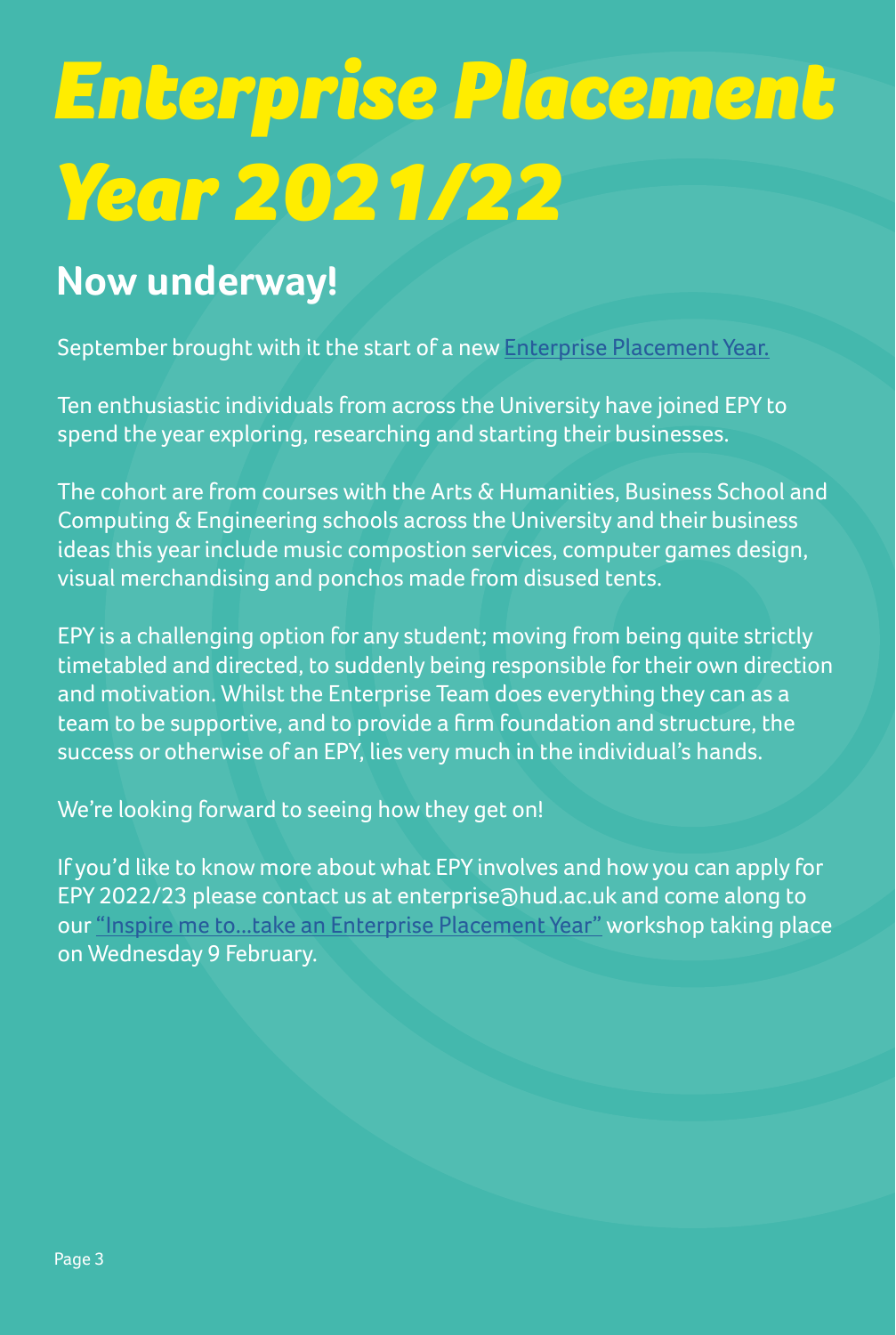## *Business Boot Camp Tuesday 9 to Friday 12 November*

When are you ever going to get four days to stop and think about your business? The University of Huddersfield's Enterprise Team is pleased to invite students and graduates to this intensive start-up support programme which will allow you to do just that.

Boot Camp provides an opportunity to escape from 'normal life' and focus entirely on your freelance, self-employment or business idea. Whether your idea is commercially or socially motivated, the programme is designed to help people wishing to start-up their own venture, to appreciate some of the challenges ahead and benefit from a wide range of expertise in order to achieve your goals.

In addition to providing essential information, advice and guidance, Boot Camp will enable you to establish a fantastic peer-support network. The programme will be delivered by both internal and external presenters; supporting connections to local businesses and facilitating networking.

To get the most out of Boot Camp, we recommend that you attend the full 4-day programme, but we understand this might not be practical so you are welcome to come along to individual sessions if you so wish.

International students are very welcome to attend Boot Camp, but please note that for holders of Tier 4 student visas, the workshop is provided for information and planning purposes only.

View and download the [Boot Camp Programme](https://students.hud.ac.uk/media/assets/photo/enterprise/BusinessBootCampProgramme-Nov2021.pdf) and [book your place now](https://www.eventbrite.co.uk/e/boot-camp-kick-start-your-business-tickets-185729029527)!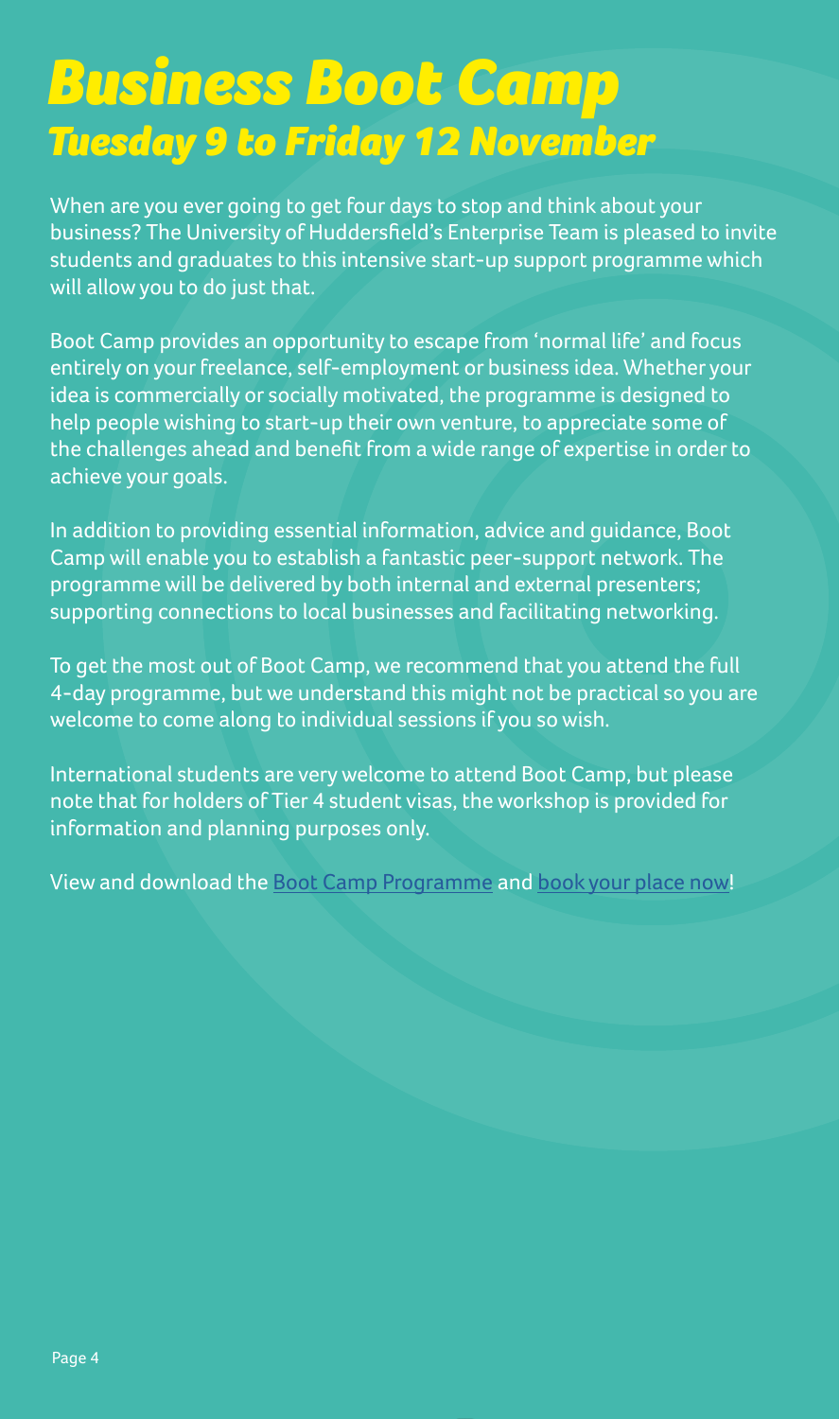## *ICE+ Programme Melts Expectations*

Following a successful bid to the Office for Students and Research England, we launched the [Innovation Creative Exchange Plus \(ICE+\)](https://students.hud.ac.uk/opportunities/enterprise/projects/ice/) programme in September 2020, an interdisciplinary enterprise and employability initiative, which provides opportunities for students (undergraduate and postgraduate) to engage in real-world challenges, posed by external businesses.

The two-year project will enable interdisciplinary student teams to be supported in the development of potentially innovative solutions and concepts, and then to pitch their proposals back to the external organisation. Teams with the best proposals are offered short, paid placements with the external organisation, to further develop or implement those ideas, and to gain industry-based experience.

Three ICE+ challenges have taken place to date, including an initial challenge with [Gekco,](https://www.gekco.uk/) developing their corporate social responsibility policy, followed by one with [Rugby League Cares l](https://www.rugbyleaguecares.org/)inked to the plans for a Rugby League Museum at the George Hotel.

### **Next ICE+ Challenge Dates**

We have two exciting challenges taking place in November:

- 4 November helping [One-Community](http://1community.org.uk/)to develop a new vision and mission
- 18 November a postgraduate researcher specific challenge with [Sticky](https://sticky.to/)

More details and how to book can be found on our [ICE+ web page](https://students.hud.ac.uk/opportunities/enterprise/projects/ice/).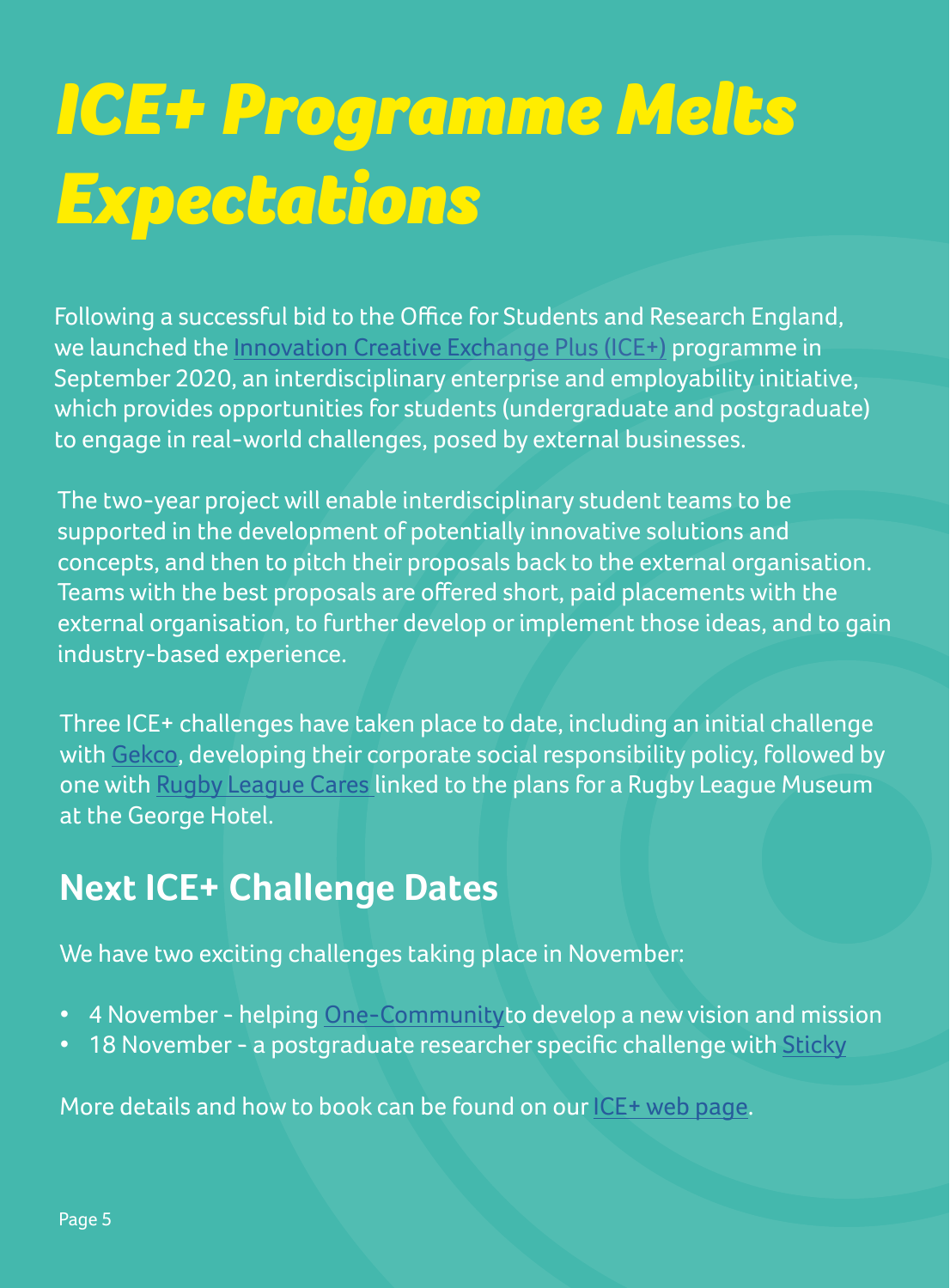# *Meet Our Supported Businesses*



## **Pretty in Paper by B**

Bethan Aspland

#### **Tell us about your business?**

I am Bethan, global craft social media influencer and founder of [Pretty In Paper](https://www.instagram.com/prettyinpaperbyb/)  [By B](https://www.instagram.com/prettyinpaperbyb/). As the world's leading iris folding paper crafter, I aim to promote positive mental well-being by embracing playful mindfulness and creating unique, contemporary pieces of art that inspire and build a loving crafting community. I also manufacture and sell my own brand of craft products that specialise in iris folding, which include iris folding craft kits and PDF patterns.

#### **Where did the inspiration to start your business come from?**

In March 2020 I was furloughed from my job as a manager at a gym in Huddersfield. As someone who hates not having a project, I started making iris folding cards for friends and family (a hobby I used to do when I was younger). After some persuasion, I started sharing my work on Instagram and grew a large following very quickly! I never went back to work at the gym and have been running Pretty In Paper By B fulltime ever since.

#### **What are the main challenges of running your own business? How have you overcome these?**

Balancing my work and home life has been difficult for me, particularly during lockdowns. Now that my home is also my place of work, I've found it very hard to switch off and relax. To manage this, I schedule in time for things like the gym and horse riding which both give me time out of the house to do something that I love.

**Tell us about a rewarding moment / highlight for your business**  Hitting 30k followers on Instagram in less than a year! And more recently in October of this year, pitching my business at Wembley Stadium at the Santander X Entrepreneurship Awards!

**What are your future plans for your business?**  I am currently writing a book proposal and putting together some online courses for iris folding. I would also like to develop my own brand of craft products further by producing paper packs and a wider variety of craft kits.

Page 6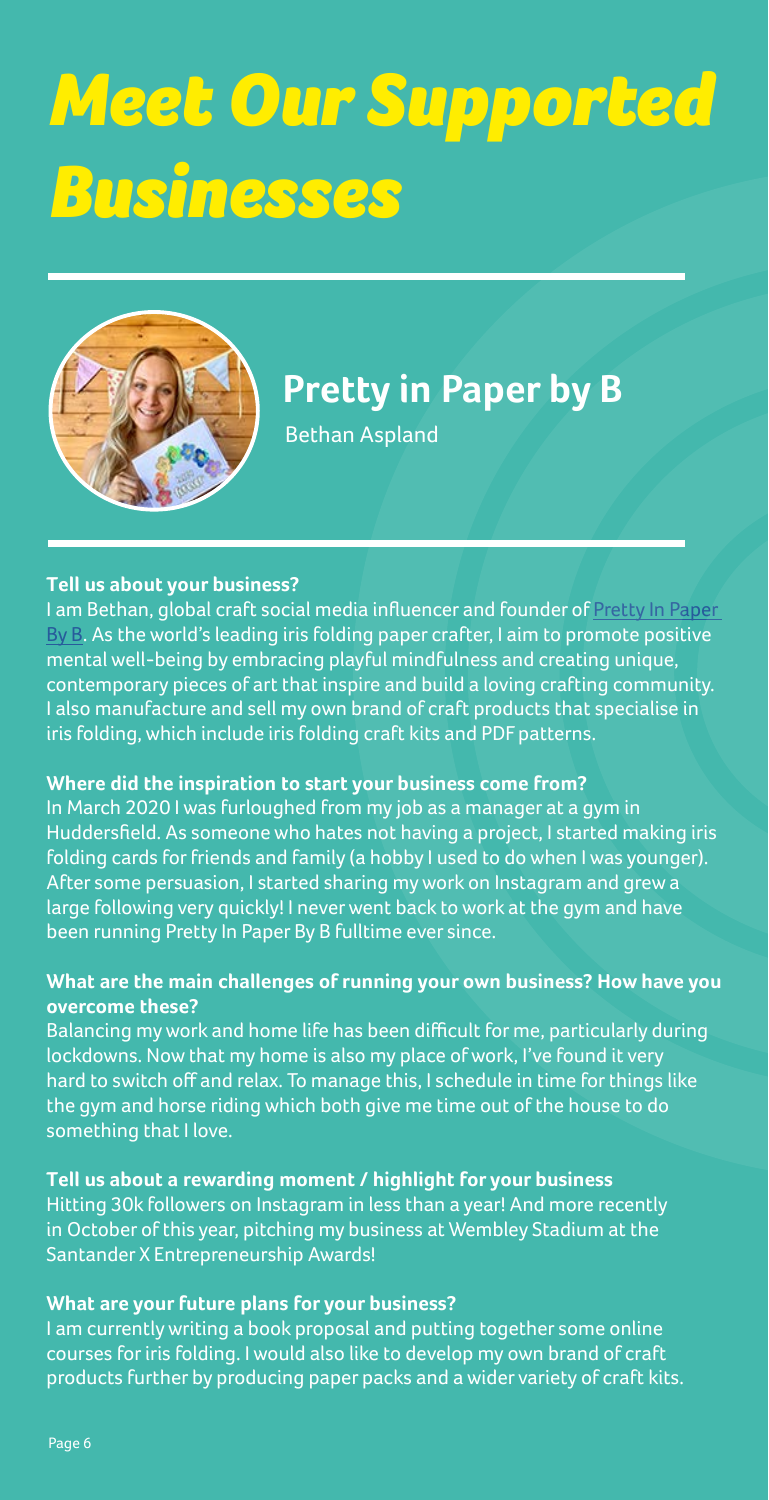# *Meet Our Supported Businesses*



## **Olé Spanish Tuition**

Jude Million

#### **Tell us about your business?**

[Olé Spanish Tuition](https://www.instagram.com/olespanishtuition/) provides beginners, elementary, intermediate and advanced language tuition online and face to face as well as language focused events. My goal is to make language learning fun and accessible to all ages, so I have developed Tapas & Fun Nights where people meet in social venues giving inspiration for everything Spanish, whilst they eat, drink and have fun.

#### **Where did the inspiration to start your business come from?**

My passion for all things Spanish began when I was 15 years old and went on a holiday to Ibiza with my parents. I met a pen pal there and I stayed in touch by teaching myself Spanish so I could translate and reply to letters. I visited my pen pal that Christmas in rural, central Spain and found that I had to speak the language to be able to communicate. The warmth of the welcome given by the local people started a lifelong love of all things Spanish: the people, the culture, the food and of course, the language. I returned to school and told my Geography teacher how much I wanted to learn Spanish. At that time, my school didn't offer Spanish, but my Geography teacher found the relevant syllabus and I went into school early, twice a week for 6 months and then sat the "O" Level exam, achieving a Grade B! My big dream was always to study for a Spanish Degree, which I achieved – First Class – at Huddersfield in 2011. Now I'm using that, and all my experiences of Spain, to pass on and share my lifelong passion about a place I love so much.

#### **What are the main challenges of running your own business? How have you**

**overcome these?**

Working for yourself, there are never enough hours in the day. The "to do" list is always long and always being added to! It will never end – there is always something else you could be doing to develop the business or improve in some way.

**Continue to read about Jude's business on our [Meet our Businesses](https://students.hud.ac.uk/opportunities/enterprise/businesses/) web page**

Page 6